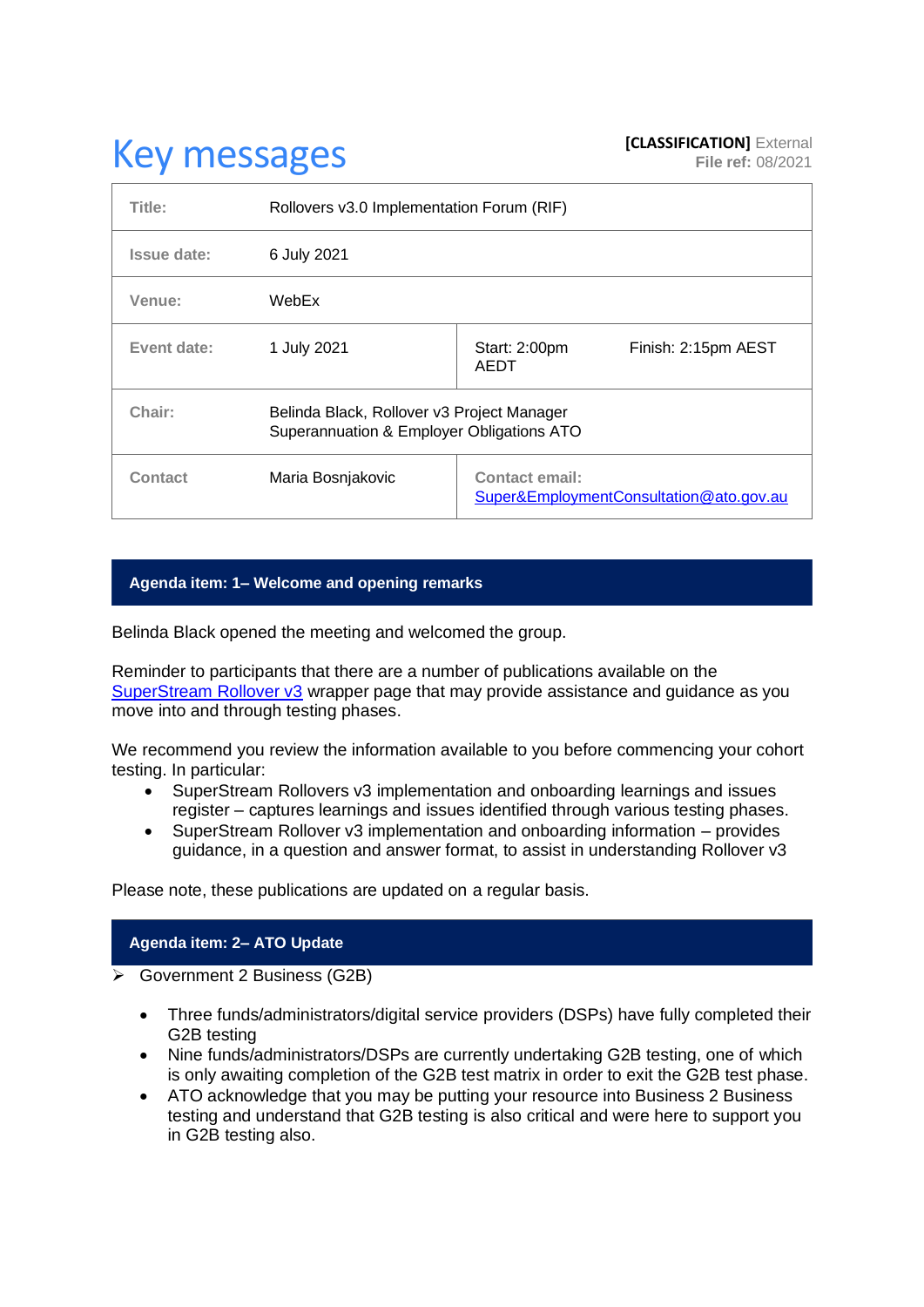- ➢ Business 2 Business (B2B)
	- Cohort 1 will finish up tomorrow and we expect most if not all participants to have completed all test scenarios at that time. The contingency for any fund unable to complete testing within this or any cohort is that we will work directly with them to ensure they are able to complete all required tests. This could include scheduling them into a later cohort.
	- After the pre-cohort meeting on Monday 28 June, cohort 2 is on track and will commence on 5 July
	- Cohort 4 Participants will get welcome email on Monday  $(5<sup>th</sup>$  July)
	- During our pre-cohort meetings we set up a testing schedule that participants follow to complete the required testing. It is critical that all participants attend the pre-cohort meeting to ensure this schedule aligns to your requirements.
- ➢ Cohort scheduling
	- The most recent iteration of the cohort schedule was published on Friday 25th June. It is currently being published weekly to reflect regular changes being made by industry with their readiness dates.
	- Currently no funds are listed within Cohort 3 on the schedule as industry movement with readiness for B2B has meant that there are no participants during this period. We have left this cohort on the schedule as everyone is already aware of their cohort group number.
	- We are currently in the process of confirming participation in Cohort 4 which is due to commence on the 19th July.
	- Confirmation of participation in Cohort 5 which starts on the 25 July will shortly commence.
	- Please update all of your readiness dates, including G2B, B2B and production cutover dates. This ensures that we have up to date information, and it is being accurately recorded. If you can please continue to do so via the [SuperStreamStandards@ato.gov.au.](mailto:SuperStreamStandards@ato.gov.au)
- ➢ Systems Update
	- We have previously advised of the issue around us sending an outbound release authority (RA) with no member account identifier. We have worked with industry, undertaking further analysis and have established that the impact is widespread and causes downstream issues/impacts for funds. We have therefore identified a manual process to stop RAs issuing without this mandatory information. We are still working through this process and will update the group as further information is available.

### **Agenda item: 3– Industry update and questions**

If the SMSF digital software providers onboard to SuperStream rollovers v3 during the transition window and before 1 October, do their clients have to use SuperStream rollovers v3?

### ATO response:

Members may continue to choose to initiate a rollover through existing paper channels up until 1 October 2021.

For RAs, once your software is updated to SuperStream Rollovers v3, your clients will receive electronic RAs and must reply via SuperStream.